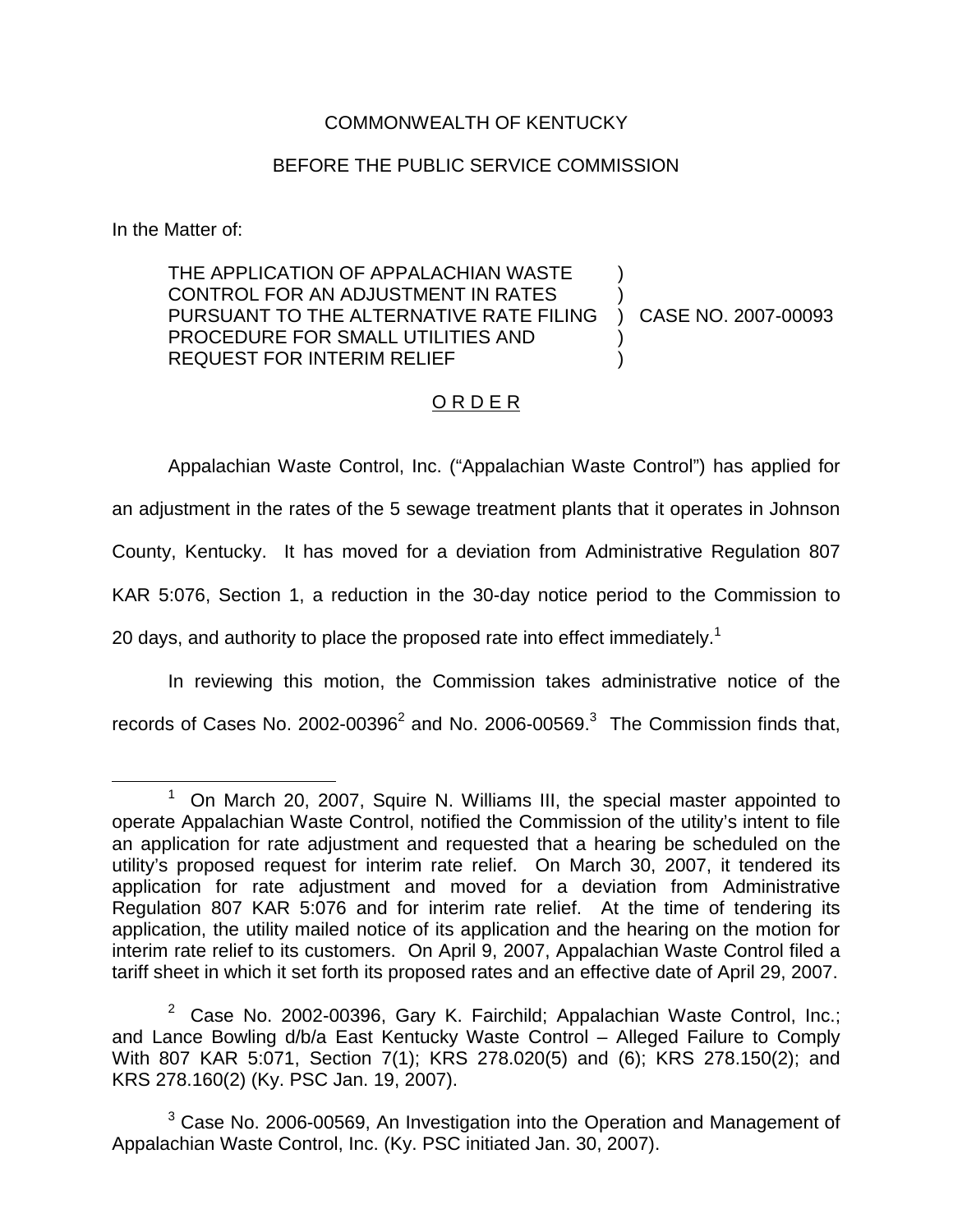given the unique circumstances surrounding Appalachian Waste Control's operation and management over for the past 3 years, good cause exists to permit the utility to deviate from Administrative Regulation 807 KAR 5:076, Section 1, and to use the alternative rate adjustment filing procedure despite the utility's failure to file fully completed annual reports with the Commission for the last 2 years. We further find that, because of the alleged potential consequences of delaying implementation of the proposed rate adjustment, the 30-day notice period set forth in KRS 278.180(1) should be shortened to 20 days.

The Commission notes that Administrative Regulation 807 KAR 5:076, Section 6, requires that notice of any hearing on a proposed application filed pursuant to the alternative rate filing procedure be published in a newspaper of general circulation. In the case before us, the utility has included notice of the proposed hearing in its notice of rate adjustment that was mailed to each known customer of the utility. We find that, as this method of notice is likely to be more effective and will reduce rate case expenses, a deviation from the provisions of Administrative Regulation 807 KAR 5:076, Section 6, should be granted for the requested hearing on the interim rate relief.

IT IS THEREFORE ORDERED that:

1. Appalachian Waste Control is permitted to deviate from Administrative Regulation 807 KAR 5:076, Section 1.

2. Appalachian Waste Control's application shall be considered filed as of the date of this Order.

3. The notice of the proposed adjustment to the Commission is reduced from 30 days to 20 days.